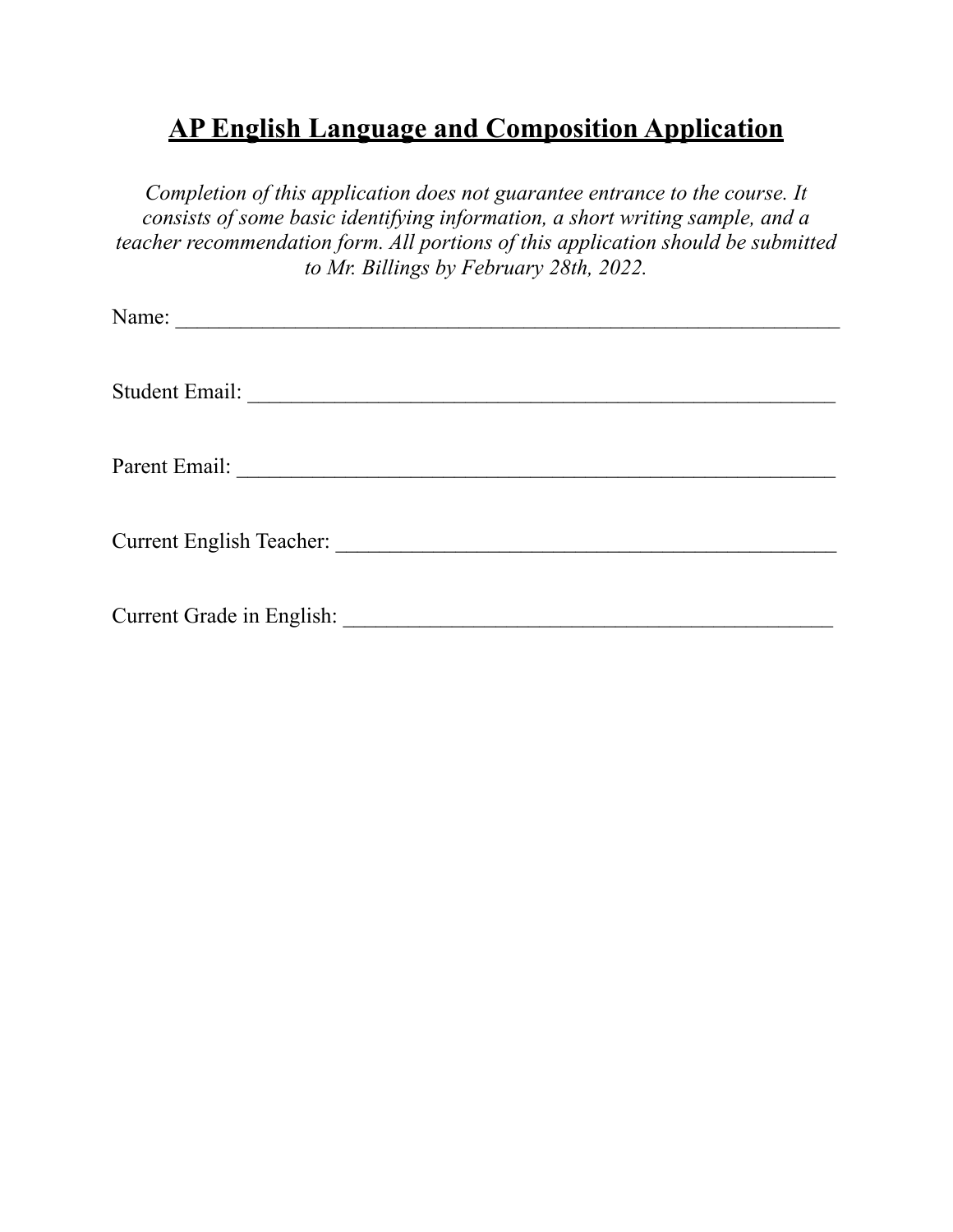## **AP English Language and Composition Writing Sample**

*Respond to the essay prompt below in three well written paragraphs. You may compose your paragraphs on a separate document and staple it to the prompt if you need more space.* 

World renowned scientist Albert Einstein once stated the following:

"Strive not to be a success, but rather to be of value. He is considered successful in our day who gets more out of life than he puts in. But a man of value will give more than he receives."

Do you agree or disagree with this statement? Support your answer with well reasoned arguments and examples. Reference the Einstein quote as necessary.